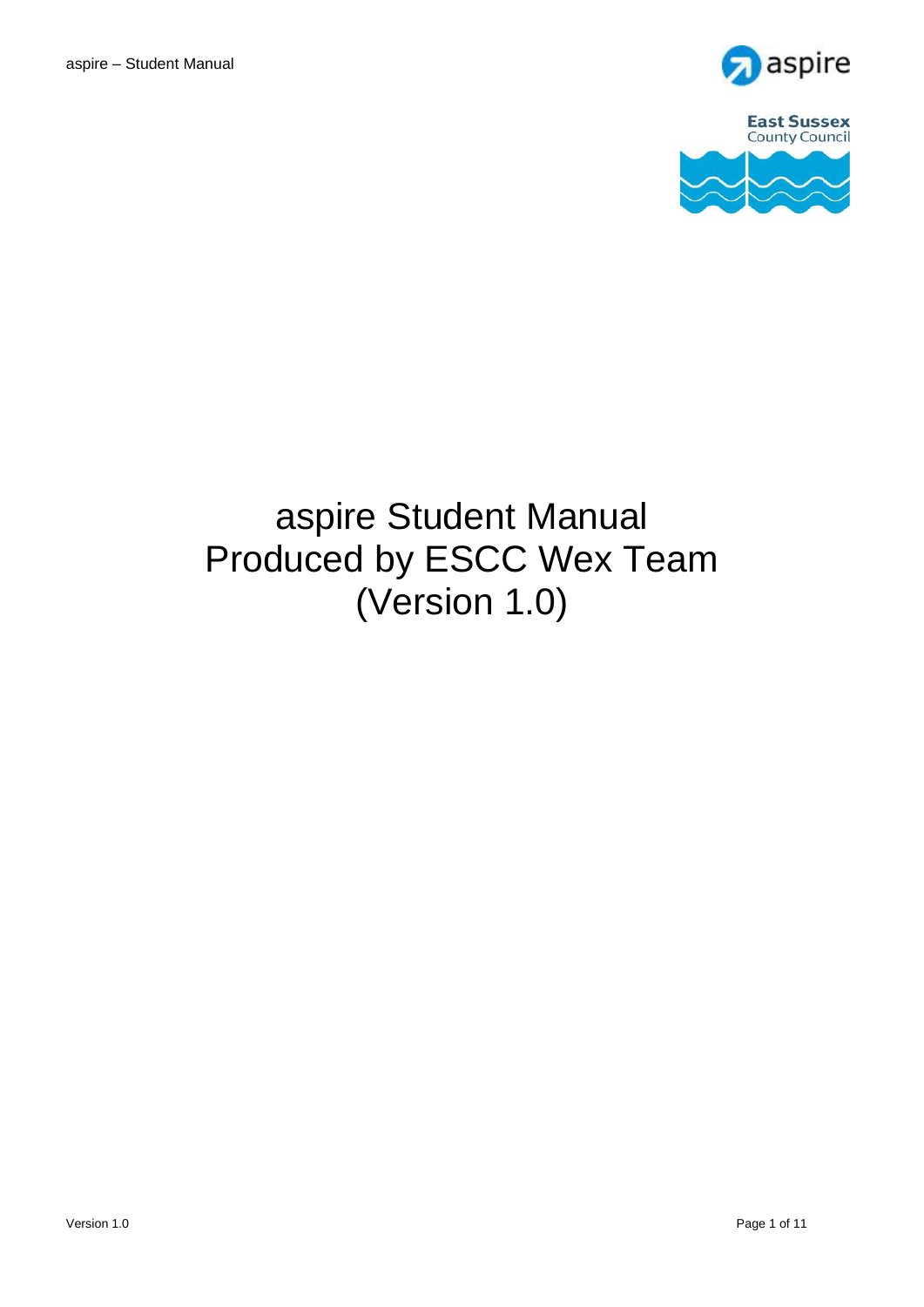### **Contents Page**

| Login | Page 2                                                               |
|-------|----------------------------------------------------------------------|
|       | Page 3                                                               |
|       | Page 8                                                               |
|       | Page 10                                                              |
|       | Choosing placements<br>Own placements<br>Printing choice information |

## **1. Login**

Access to aspire is via the Internet, the web address is:

**<https://aspire.eastsussex-brighton.org.uk/wexpupilchoiceslogin.aspx?aspirenetview=student>** Once the address is typed in you will be presented with the following log in screen.

| aspire.net - Windows Internet Explorer provided by ESCC                                                           | $\Box$ $\Box$ $\times$                                                                                                                                                                                                                                                                                                               |
|-------------------------------------------------------------------------------------------------------------------|--------------------------------------------------------------------------------------------------------------------------------------------------------------------------------------------------------------------------------------------------------------------------------------------------------------------------------------|
| File Edit View Favorites Tools Help                                                                               |                                                                                                                                                                                                                                                                                                                                      |
| https://aspire.eastsussex-brighton.org.uk/wexpupilchoiceslogin.aspx?aspirenetview=student<br>$\blacktriangledown$ | $\boxed{\cdot}$ $\boxed{4}$ $\boxed{\cdot}$ $\boxed{\cdot}$ $\boxed{\cdot}$ Live Search<br> p                                                                                                                                                                                                                                        |
| ಿತ<br>aspire.net                                                                                                  | $\,$<br><b>合 回 - 曲 日 Page - 〇 Tools -</b>                                                                                                                                                                                                                                                                                            |
| <b>Brighton Hove and East Sussex</b>                                                                              | placement search                                                                                                                                                                                                                                                                                                                     |
| the continue button.<br>User ID :                                                                                 | This program helps you to search and select your preferred choice of work experience placement. Use the instructions on the left to work through your selections.<br>Your selections will be reviewed by the school work experience co-ordinator. Begin your selection process by entering your userid and password, and clicking on |
| Password:                                                                                                         |                                                                                                                                                                                                                                                                                                                                      |
| continue <b>F</b>                                                                                                 |                                                                                                                                                                                                                                                                                                                                      |
|                                                                                                                   |                                                                                                                                                                                                                                                                                                                                      |
|                                                                                                                   |                                                                                                                                                                                                                                                                                                                                      |
|                                                                                                                   |                                                                                                                                                                                                                                                                                                                                      |
|                                                                                                                   |                                                                                                                                                                                                                                                                                                                                      |
|                                                                                                                   |                                                                                                                                                                                                                                                                                                                                      |
|                                                                                                                   |                                                                                                                                                                                                                                                                                                                                      |
|                                                                                                                   |                                                                                                                                                                                                                                                                                                                                      |
|                                                                                                                   |                                                                                                                                                                                                                                                                                                                                      |
|                                                                                                                   |                                                                                                                                                                                                                                                                                                                                      |
|                                                                                                                   |                                                                                                                                                                                                                                                                                                                                      |
|                                                                                                                   |                                                                                                                                                                                                                                                                                                                                      |
|                                                                                                                   |                                                                                                                                                                                                                                                                                                                                      |
|                                                                                                                   |                                                                                                                                                                                                                                                                                                                                      |
|                                                                                                                   |                                                                                                                                                                                                                                                                                                                                      |
|                                                                                                                   |                                                                                                                                                                                                                                                                                                                                      |
|                                                                                                                   |                                                                                                                                                                                                                                                                                                                                      |
| @ Aspire Business Solutions Ltd 2010                                                                              |                                                                                                                                                                                                                                                                                                                                      |

To be able to log in two pieces of information are required;

**User ID and Password** - These will be provided by your Work Experience Co-ordinator within school.

Click on continue to proceed

**NB: Your school work experience co-ordinator sets up the system as to how they want to manage it, this means some sections of this manual may not apply.**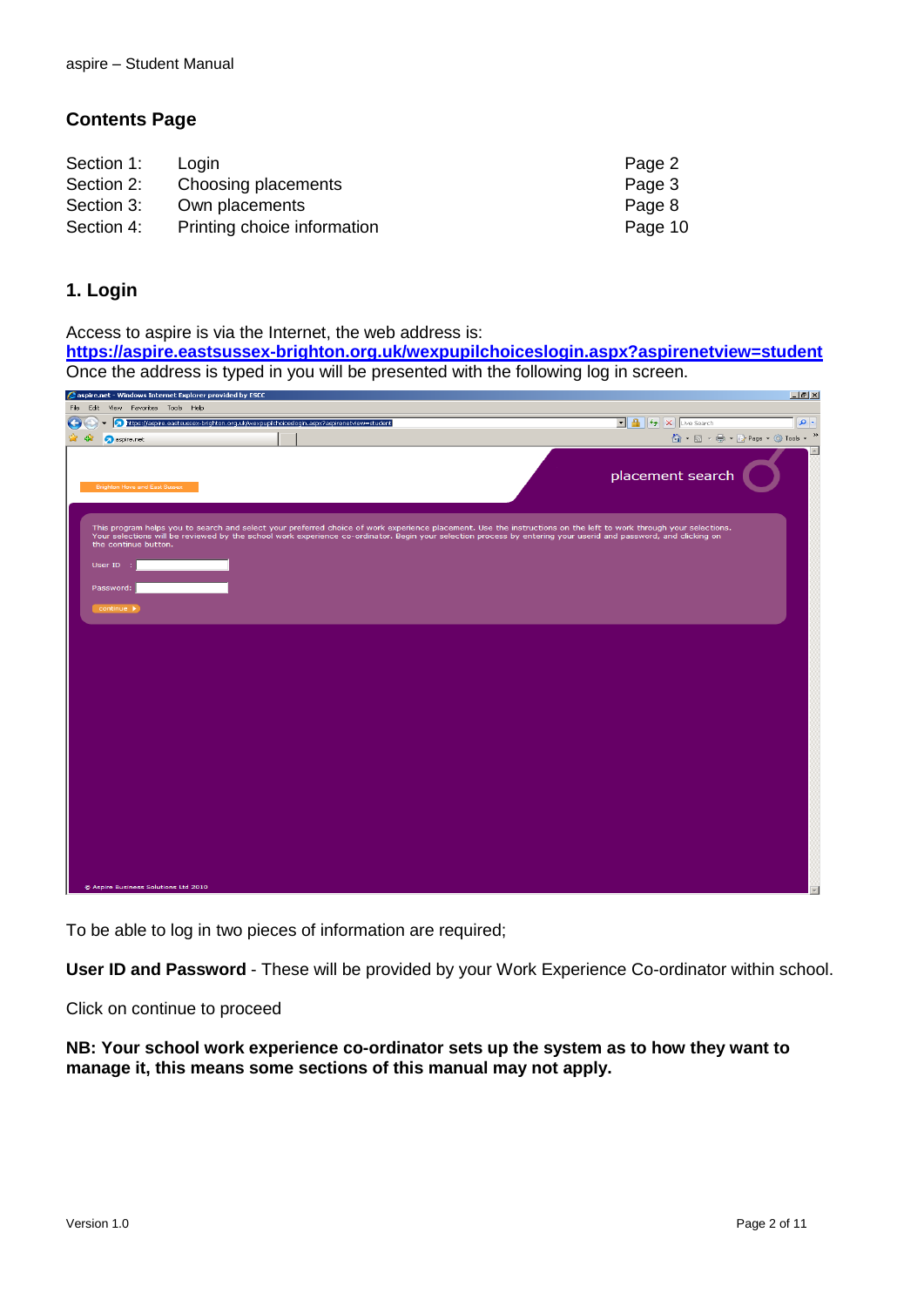aspire – Student Manual

## **2. Choosing placements**

The following screen will then appear:

| <b>Brighton Hove and East Sussex</b>                                                                                                     |                                                                                                                                                                                                                                                                                                                                                                                                                                                |                                            | placement search                                                                                                                                                                                                                                                                                                                                                             |
|------------------------------------------------------------------------------------------------------------------------------------------|------------------------------------------------------------------------------------------------------------------------------------------------------------------------------------------------------------------------------------------------------------------------------------------------------------------------------------------------------------------------------------------------------------------------------------------------|--------------------------------------------|------------------------------------------------------------------------------------------------------------------------------------------------------------------------------------------------------------------------------------------------------------------------------------------------------------------------------------------------------------------------------|
| logout $\blacktriangleright$<br>You must select 4 placements and no more<br>than 4 placements<br>No Placements Selected<br>own placement | ♦ Search and view placement details<br>◈ Build up a list of placements that interest you using the 'Add to List' button<br>♦ You must select 4 placements and no more than 4 placements<br>♦ When finished review selection and delete any not required<br>Click 'Submit' button and complete the form<br>Click 'Submit' again to save your choices<br>♦ Your Work Experience Co-ordinator will get back in touch with you about the next step |                                            |                                                                                                                                                                                                                                                                                                                                                                              |
|                                                                                                                                          |                                                                                                                                                                                                                                                                                                                                                                                                                                                |                                            | search <b>&gt;</b>                                                                                                                                                                                                                                                                                                                                                           |
|                                                                                                                                          | <b>Job Number</b><br>Select type of work                                                                                                                                                                                                                                                                                                                                                                                                       |                                            |                                                                                                                                                                                                                                                                                                                                                                              |
|                                                                                                                                          | <b>Manimals (inc Vets)</b><br><b>D</b> Building and Construction<br><b>D</b> Education and Training<br><b>PFarming</b><br>Hair and Beauty<br>Computers and IT<br><b>Marketing and Advertising</b><br>Admin Business and Office Work<br>Performing Arts<br>Security and Armed Forces<br>Social Work and Counselling Services<br>Transport and Logistics<br>Vehicle Trade                                                                        |                                            | Catering/Hospitality<br>Design Arts and Crafts<br><b>SEngineering</b><br>Financial Legal and Political Sevices<br>Health Care Work<br><b>Manufacturing and Production</b><br><b>Media Print and Advertising</b><br>Parks Gardens and Tree Surgery<br>Science Mathamatics and Statistics<br>Retail Sales and Customer Service<br>Ceisure Sports and Tourism<br><b>Unknown</b> |
| <b>Done</b>                                                                                                                              | Geographical Area<br>Battle<br>Burgess Hill                                                                                                                                                                                                                                                                                                                                                                                                    | Bexhill on Sea<br>$\blacksquare$ Cranbrook | $\blacksquare$ Brighton<br>Crawley<br>$\frac{1}{2}$ - $\frac{1}{2}$ 100% - /<br><b>C</b> Internet                                                                                                                                                                                                                                                                            |

- Read through the instructions at the top of the page which are indicated by the bullet points.
- You can now search for opportunities related to areas of work, or by job number if your work experience co-ordinator has already shown you the opportunities and you know the ones you want to choose.
- 1. If searching by job number, enter the number in the job number field and click continue

| You must select 4 placements and no more<br>than 4 placements<br>No Placements Selected<br>own placement) | Build up a list of placements that interest you using the 'Add to List' button<br>You must select 4 placements and no more than 4 placements<br>♦ When finished review selection and delete any not required<br>Click 'Submit' button and complete the form<br>Click 'Submit' again to save your choices<br>♦ Your Work Experience Co-ordinator will get back in touch with you about the next step |                       |                                           |  |
|-----------------------------------------------------------------------------------------------------------|-----------------------------------------------------------------------------------------------------------------------------------------------------------------------------------------------------------------------------------------------------------------------------------------------------------------------------------------------------------------------------------------------------|-----------------------|-------------------------------------------|--|
|                                                                                                           |                                                                                                                                                                                                                                                                                                                                                                                                     |                       | search $\blacktriangleright$              |  |
|                                                                                                           | <b>Job Number</b>                                                                                                                                                                                                                                                                                                                                                                                   |                       |                                           |  |
|                                                                                                           | 34567                                                                                                                                                                                                                                                                                                                                                                                               |                       |                                           |  |
|                                                                                                           | Select type of work                                                                                                                                                                                                                                                                                                                                                                                 |                       |                                           |  |
|                                                                                                           | <b>Manimals (inc Vets)</b>                                                                                                                                                                                                                                                                                                                                                                          |                       | Catering/Hospitality                      |  |
|                                                                                                           | <b>D</b> Building and Construction                                                                                                                                                                                                                                                                                                                                                                  |                       | Design Arts and Crafts                    |  |
|                                                                                                           | Cducation and Training                                                                                                                                                                                                                                                                                                                                                                              |                       | <b>D</b> Engineering                      |  |
|                                                                                                           | <b>P</b> Farming                                                                                                                                                                                                                                                                                                                                                                                    |                       | Financial Legal and Political Sevices     |  |
|                                                                                                           | <b>MHair and Beauty</b>                                                                                                                                                                                                                                                                                                                                                                             |                       | Health Care Work                          |  |
|                                                                                                           | Computers and IT                                                                                                                                                                                                                                                                                                                                                                                    |                       | <b>Manufacturing and Production</b>       |  |
|                                                                                                           | <b>Marketing and Advertising</b>                                                                                                                                                                                                                                                                                                                                                                    |                       | Media Print and Advertising               |  |
|                                                                                                           | Admin Business and Office Work                                                                                                                                                                                                                                                                                                                                                                      |                       | Parks Gardens and Tree Surgery            |  |
|                                                                                                           | Performing Arts                                                                                                                                                                                                                                                                                                                                                                                     |                       | Science Mathamatics and Statistics        |  |
|                                                                                                           | Security and Armed Forces                                                                                                                                                                                                                                                                                                                                                                           |                       | <b>WRetail Sales and Customer Service</b> |  |
|                                                                                                           | Social Work and Counselling Services                                                                                                                                                                                                                                                                                                                                                                |                       | Leisure Sports and Tourism                |  |
|                                                                                                           | Transport and Logistics                                                                                                                                                                                                                                                                                                                                                                             |                       | Unknown                                   |  |
|                                                                                                           | Vehicle Trade                                                                                                                                                                                                                                                                                                                                                                                       |                       |                                           |  |
|                                                                                                           | Geographical Area                                                                                                                                                                                                                                                                                                                                                                                   |                       |                                           |  |
|                                                                                                           | Battle                                                                                                                                                                                                                                                                                                                                                                                              | <b>Bexhill on Sea</b> | <b>Brighton</b>                           |  |
|                                                                                                           | <b>Burgess Hill</b>                                                                                                                                                                                                                                                                                                                                                                                 | Cranbrook             | Crawley                                   |  |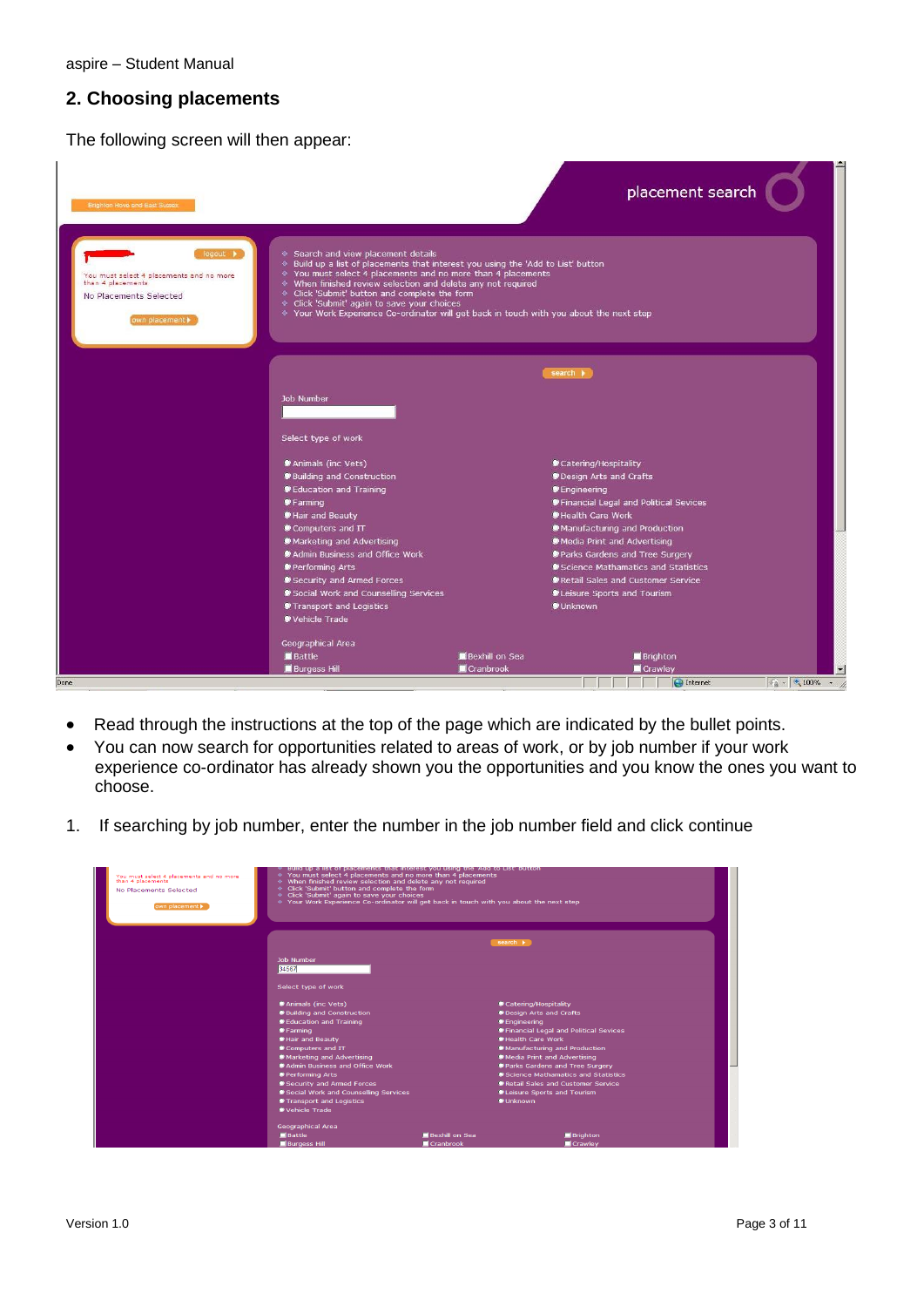2. If choosing by 'type of work' select the area of work (only one can be selected at a time) and then the geographical areas you would like the placement to be based in (more than one area can be selected at a time).



3. Your search results will then appear as follows:

| <b>Augment Now And East Number 1988</b>                                                                           |                                                                                                                              | placement search                                                                        |
|-------------------------------------------------------------------------------------------------------------------|------------------------------------------------------------------------------------------------------------------------------|-----------------------------------------------------------------------------------------|
| <b>Ugast - F.</b>                                                                                                 | L Rea and Sons Ltd - Admin Assistant                                                                                         | Location: . Hestings<br>10 O O                                                          |
| You must paint 4 plainments and ris More<br>than a statements.<br>No Placements Selected                          | Distincts applied<br>Westridge Construction Ltd - Admin Assistant                                                            | Location: . Endiam                                                                      |
| <b>MESOS SERVICE</b>                                                                                              | 0 students applied:<br>CRB-Contractors Ltd - Admin Assistant                                                                 | Location: Eastbourne                                                                    |
| Search Results:<br>27 placements<br>mailth your search offeria-<br>Click on the bite like to one the full details | Disturbants applied<br>HE FOULOGRAPH IN<br>University of Brighton - Admin Assistant<br><u>n sebuah di sebuah kali di seb</u> | Activities of the Committee of the Committee<br>Locations . Hestings<br>100 원이 들어 있다 게임 |
| Click 'nen search' to start again<br><b>Several Markets</b>                                                       | I students applied<br>Cobb PR - Admin Assistant                                                                              | Locations : Eastbourne                                                                  |
|                                                                                                                   | 0 students applied<br>NBH (North British Housing) - Admin Assistant                                                          | Encations . Eastbourne                                                                  |
|                                                                                                                   | C-students abotted<br>and the first of in pit London<br>Battle Baptist Church - Adnes Assistant                              | 249,300 330<br>Localines  Battle<br>wa ce                                               |
|                                                                                                                   | 2 students applied<br>Hastings and Rother School Sports Partnership - Admin Assistant                                        | Lecations . nastings                                                                    |
|                                                                                                                   | 3 students abstract<br>Training Assessment Progression - Admin Assistant                                                     | Locations . Excitenants                                                                 |
|                                                                                                                   | I students applied                                                                                                           |                                                                                         |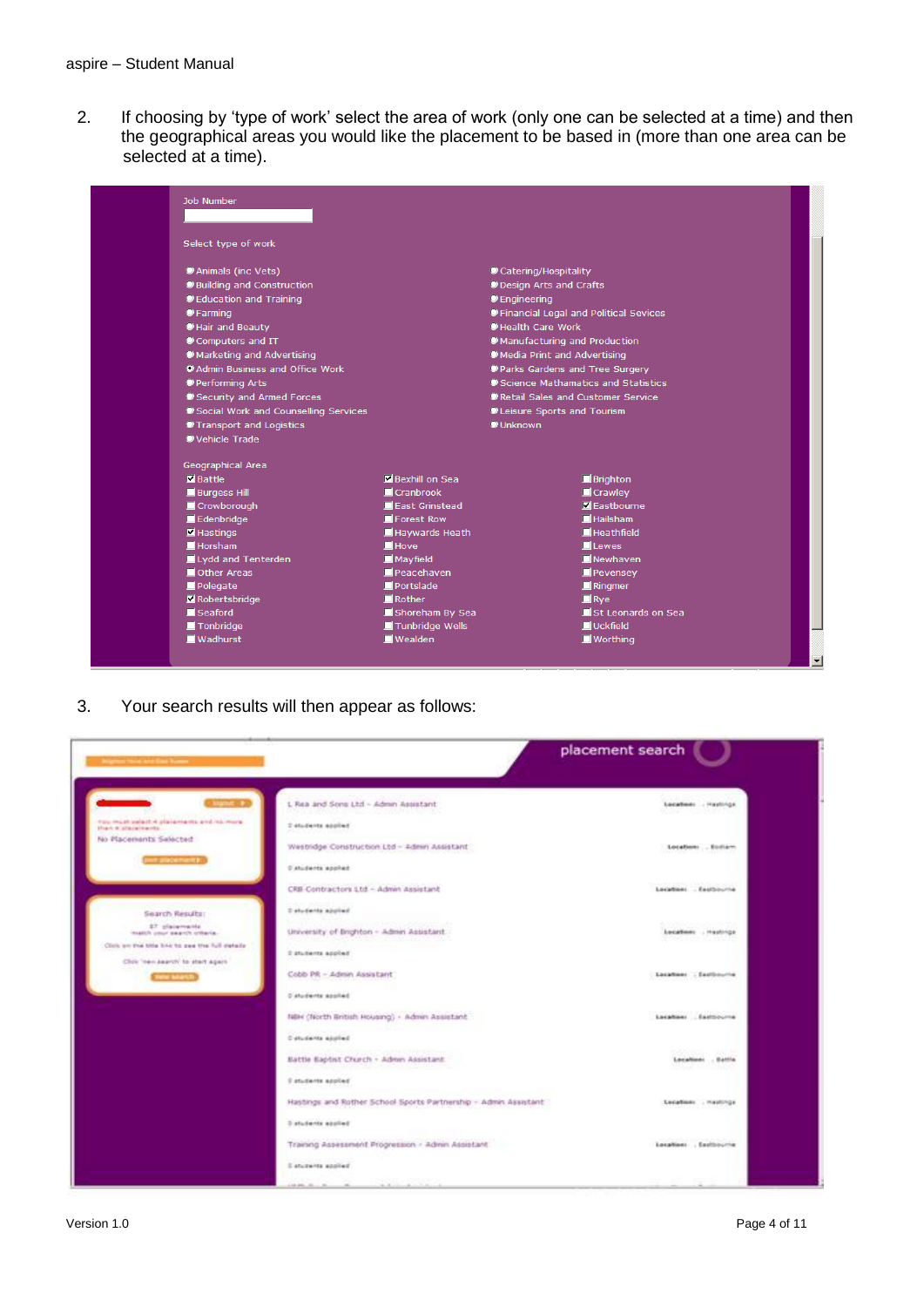4. Click on the employer name/placement title coloured in the purple text to open up the job description for the placement.

|                                                               | Chase Veterinary Group - Practice Assistant                                                                                                                                                                                                                                                                                                                                                                                                                                                                                                |                  |
|---------------------------------------------------------------|--------------------------------------------------------------------------------------------------------------------------------------------------------------------------------------------------------------------------------------------------------------------------------------------------------------------------------------------------------------------------------------------------------------------------------------------------------------------------------------------------------------------------------------------|------------------|
| four must salait 4 placements and no more<br>Han 4 Starshelts | Location: , Eastbourne                                                                                                                                                                                                                                                                                                                                                                                                                                                                                                                     | Reference: 31871 |
| No Placements Selected                                        | Transport: Own arrangements                                                                                                                                                                                                                                                                                                                                                                                                                                                                                                                |                  |
|                                                               | Meal Breaks: Ifr break                                                                                                                                                                                                                                                                                                                                                                                                                                                                                                                     |                  |
| Click Train search in start again.                            | Working Days and Times: Monday + Friday, 9:00am + 5:00pm (flexible)<br>Tasks: Student activities will include the following: Observing and assisting the vet in consultations, observing the vet during<br>surgical procedures. Observing working practices on reception. Feeding and watering the animals, there will also be some<br>general cleaning of the premises and cages.<br>Additional Information: All placements are to be arranged with Christina Farrel at 89-91 Seaude, Eastbourne, East Sussex,<br>BN22 7NL, 01223 639 331 |                  |
| Disk-'back' for refurn to exerch results:                     | Interview required: Yes<br>Risk Assessment: Parent/Carer                                                                                                                                                                                                                                                                                                                                                                                                                                                                                   |                  |
|                                                               | You must inform the school of any relevant learning/behavioural difficulties, disabilities or medical/health conditions<br>that may be restrictive or require special consideration pror to the young person starting their work placement                                                                                                                                                                                                                                                                                                 |                  |
|                                                               | PROHIBITED PRACTICES<br>It is an offence to misuse/interfere with anything provided in the interests of Health and Safety.<br>Students must NOT enter areas designated as off limits or use/interfere with equipment also considered off limits.                                                                                                                                                                                                                                                                                           |                  |
|                                                               | For the duration of the work experience period the student MUST be continually supervised and monitored.<br>Students must comply with company's Health & Safety policy and be aware of risk assessments that apply.<br>Aims: To gain an insight in to working with a veterinary practice.<br>Clothing: Confortable/sensible clothing<br>Flat footwear<br>Requirements: This placement may not be suitable for students with the following health considerations: Skin conditions and<br>allergies/breathing difficulties.                  |                  |
|                                                               | Click on the add to list button if you are interested in this placement. You can add a number of placements to your list and<br>then use the Submit button to save your choices.                                                                                                                                                                                                                                                                                                                                                           |                  |
|                                                               | 0 students applied                                                                                                                                                                                                                                                                                                                                                                                                                                                                                                                         |                  |
|                                                               |                                                                                                                                                                                                                                                                                                                                                                                                                                                                                                                                            |                  |
|                                                               |                                                                                                                                                                                                                                                                                                                                                                                                                                                                                                                                            |                  |
| students have chosen this as a choice too.                    | This gives you details of the placement so you can make a decision as to whether or not you want<br>this to be one of your choices. At the bottom of the information you can also see how many other                                                                                                                                                                                                                                                                                                                                       |                  |

**Add to list** – this will add this placement to your list of chosen placements in the top left box under your name.

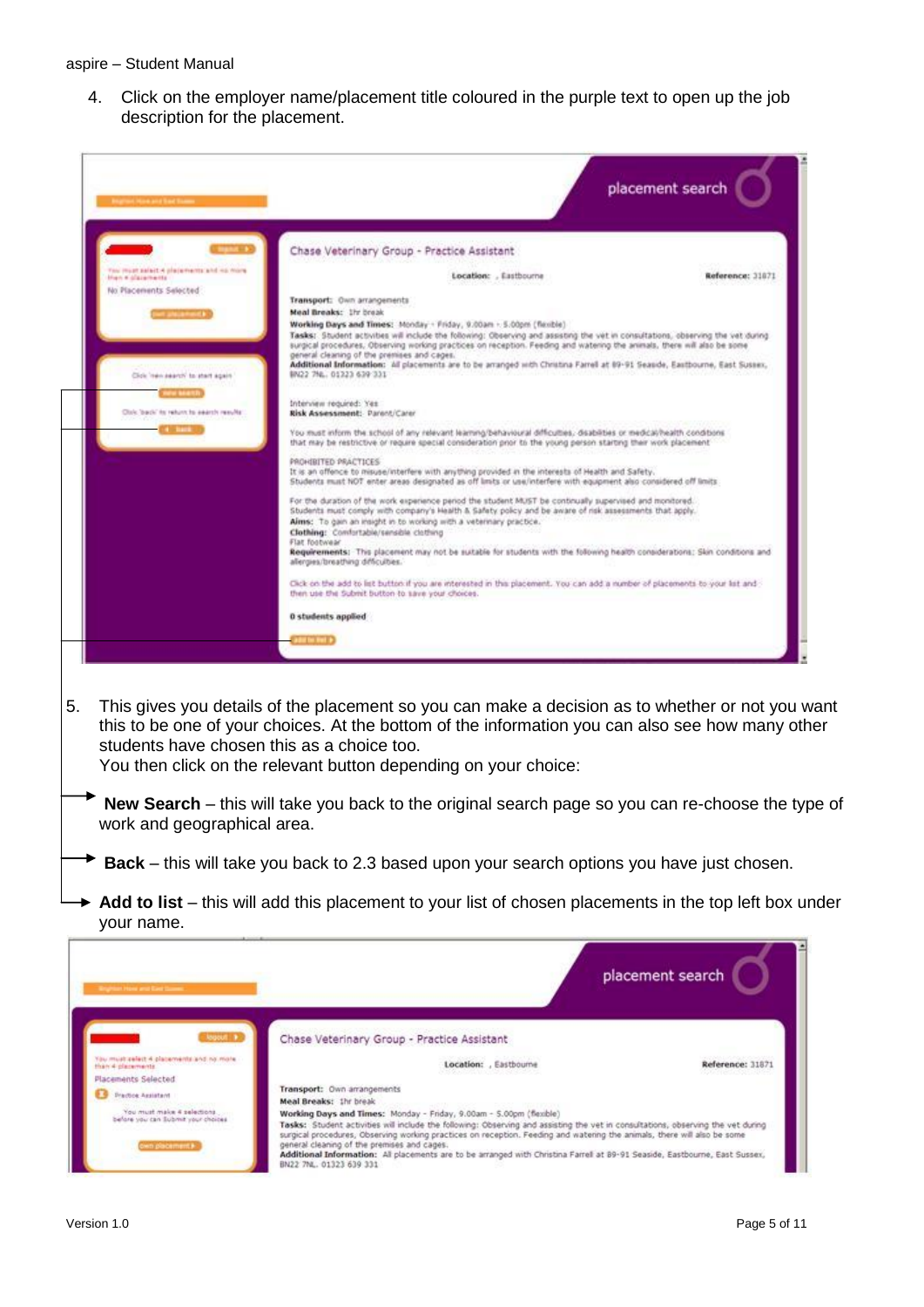- 6. Repeat point 5 to either undertake a new search or click on back follow this process through until the required number of placements has been made.
- 7. Once your required number of placements has been chosen, click submit.



8. You will then be taken on to the following screen. \*This will depend on the system administration that has been set by the work experience co-ordinator within school.

| Click 'new search' to change<br>submit $\blacktriangleright$<br>your choices<br>new search<br>Chase Veterinary Group - Practice Assistant<br>Location: . Eastbourne<br>0 students applied<br>Please give this placement a priority order:    |
|----------------------------------------------------------------------------------------------------------------------------------------------------------------------------------------------------------------------------------------------|
|                                                                                                                                                                                                                                              |
|                                                                                                                                                                                                                                              |
|                                                                                                                                                                                                                                              |
|                                                                                                                                                                                                                                              |
| How do you plan to travel to work: $(None)$                                                                                                                                                                                                  |
| Please tell us why you are interested in this placement:                                                                                                                                                                                     |
| $\triangleq$<br>÷                                                                                                                                                                                                                            |
| Southwinds Boarding Cattery - Cattery Assistant<br>Location: , Eastbourne                                                                                                                                                                    |
| 0 students applied                                                                                                                                                                                                                           |
| Please give this placement a priority order:                                                                                                                                                                                                 |
| How do you plan to travel to work: (None)                                                                                                                                                                                                    |
| Please tell us why you are interested in this placement:                                                                                                                                                                                     |
|                                                                                                                                                                                                                                              |
| Ability Hound Canine Hydrotherapy Centre) - General Assistant<br>Location: . Eastbourne                                                                                                                                                      |
| 0 students applied                                                                                                                                                                                                                           |
| Please give this placement a priority order:                                                                                                                                                                                                 |
| How do you plan to travel to work: $(None)$                                                                                                                                                                                                  |
| Please tell us why you are interested in this placement:                                                                                                                                                                                     |
| $\triangle$<br>$\overline{\phantom{0}}$                                                                                                                                                                                                      |
| Jevington Place Stables - Stable Hand<br>Location: , East Dean                                                                                                                                                                               |
| <b>N</b> ctudents annlied<br>$\sqrt{2}$ v $\frac{1}{2}$ 100% v $\frac{1}{4}$<br><b>O</b> Internet<br>Done                                                                                                                                    |
| Aspire - Student Manual    [9] Document1 - Microsoft<br>$M$ 10:04<br>Inbox - Microsoft Outlook<br>$\ \mathcal{E}$ https://aspire.eastsu<br>EN<br><b>ATT</b><br>Aspire<br>In untitled.JPG - Paint<br><b>d'I</b> Start<br>$\frac{1}{\sqrt{2}}$ |

l,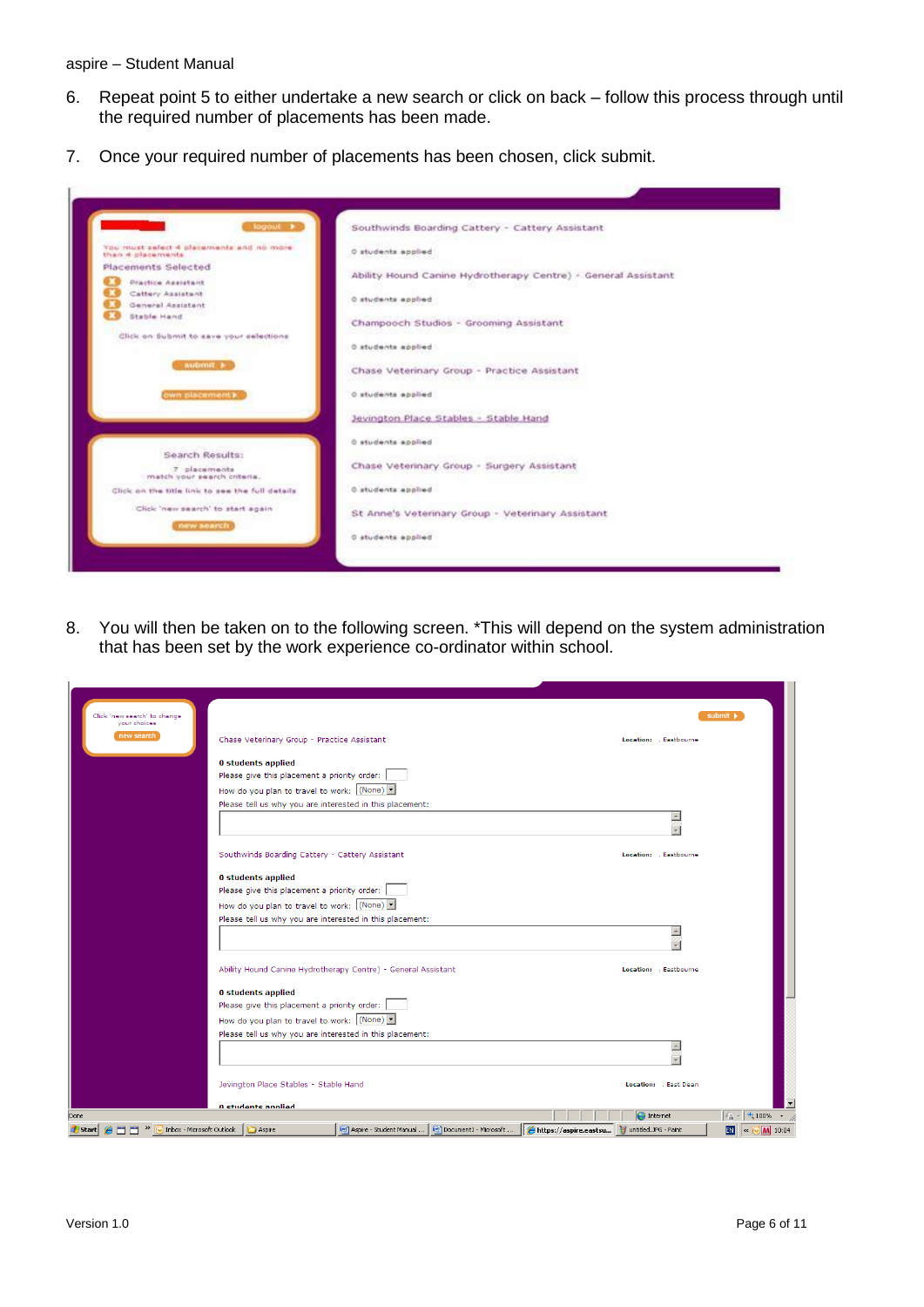- 9. Here you will have to complete the following information:
	- Priority order of placement which is your first choice, second choice etc
	- How do you plan on getting to the placement
	- Why you are interested in this placement?

| Improve received \$100 Now                                                                                                    | placement search             |                        |
|-------------------------------------------------------------------------------------------------------------------------------|------------------------------|------------------------|
| has search to change.<br>your choose.                                                                                         |                              |                        |
| .<br>Chase Veterinary Group - Practice Assistant                                                                              | is a factor with the company | Locations - Excitaurin |
| 0 students applied                                                                                                            |                              |                        |
| Please give this placement a priority order: 1                                                                                |                              |                        |
| How do you plan to travel to work: Bicycle in                                                                                 |                              |                        |
| Please tell us infly you are interested in this placement.                                                                    |                              |                        |
| I went to be a vet unex I am older as I have enimate at home and really blue tooking after them.                              |                              |                        |
|                                                                                                                               |                              |                        |
| Southwinds Boarding Cattery - Cattery Aquistant                                                                               |                              | Location: Bestouvine   |
| 0 students applied.                                                                                                           |                              |                        |
| Please give the placement a prooty order: [2]                                                                                 |                              |                        |
| How do you plan to travel to work: Bicycle >                                                                                  |                              |                        |
| Please tell us why you are interested in this placement:                                                                      |                              |                        |
| I have cata at home and ersey rocking after them.                                                                             |                              |                        |
|                                                                                                                               |                              |                        |
| Ability Hound Carsne Hydrotherapy Centre) - General Assistant                                                                 |                              | Location: . Exitiourne |
| <b>0 students applied</b>                                                                                                     |                              |                        |
| Please give this placement a priority order: [3]                                                                              |                              |                        |
| How do you plan to travel to work: [Ricycle H]                                                                                |                              |                        |
| Please tell us why you are interested in this placement:                                                                      |                              |                        |
| I have dogs at home and it would be interesting to see how dogs can be re-habilities at one of our dogs and that a brown leg. |                              |                        |
|                                                                                                                               |                              |                        |
| Jeyngton Place Stables - Stable Hand                                                                                          |                              | Location:  Each Coav   |

Once you have done so click on submit.

10. Once you have clicked submit you will get the following screen to say your choices have been saved and they have been sent through to the work experience co-ordinator within school.

| $\mathbf{r}$<br>https://aspire.eastsussex-brighton.org.uk/wexpupilc |                                            | △ • 5 • □ ● • Page • Safety • Tools • ● • <sup>&gt;</sup> |
|---------------------------------------------------------------------|--------------------------------------------|-----------------------------------------------------------|
| <b>Brighton Hove and East Sussex</b>                                |                                            | $\blacktriangle$<br>opportunity search                    |
| Click 'back' to start<br>again<br>$\blacktriangleleft$ back         | Your choices have been saved successfully. |                                                           |
| logout $\rightarrow$                                                |                                            |                                                           |

11. If you have an own placement click on 'back' if you do not click logout.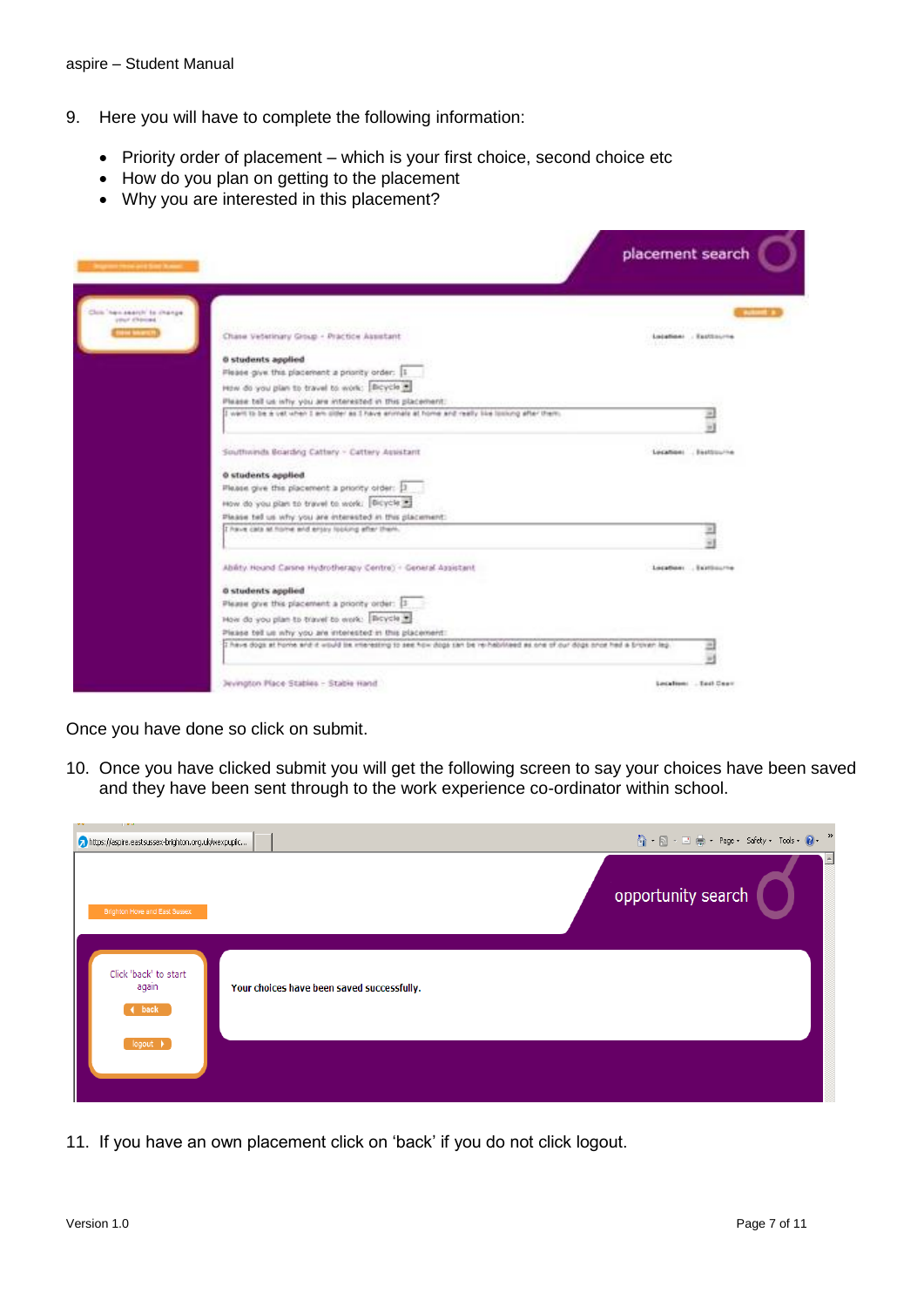#### **3. Own placements**

An own placement is one that has been arranged by yourself with an employer that is not already on the system (usually this is through a connection with an employer such a family or friend.

1. Click on own placement.



2. This will take you to the following screen to complete the details of the placement.

| aspire.net<br>Samuel Alff<br>submit $\blacktriangleright$<br>$\blacktriangleleft$ back | $\begin{picture}(150,10) \put(0,0){\line(1,0){10}} \put(15,0){\line(1,0){10}} \put(15,0){\line(1,0){10}} \put(15,0){\line(1,0){10}} \put(15,0){\line(1,0){10}} \put(15,0){\line(1,0){10}} \put(15,0){\line(1,0){10}} \put(15,0){\line(1,0){10}} \put(15,0){\line(1,0){10}} \put(15,0){\line(1,0){10}} \put(15,0){\line(1,0){10}} \put(15,0){\line($<br><b>Provider Name</b><br><b>Address</b><br>To search for an address, either enter the full post code or the street and town/partial post code. Click 'find address'.<br>Full Post Code:<br>Town/Partial Post Code:<br>Street:<br>find address ><br>Click on an address in the list to select.<br>If the address cannot be found then enter the full details.<br>Street:<br>Addresses found:<br>(none)<br>Area:<br>Post Town:<br>County:<br>⊡∣<br>(none) |  |
|----------------------------------------------------------------------------------------|---------------------------------------------------------------------------------------------------------------------------------------------------------------------------------------------------------------------------------------------------------------------------------------------------------------------------------------------------------------------------------------------------------------------------------------------------------------------------------------------------------------------------------------------------------------------------------------------------------------------------------------------------------------------------------------------------------------------------------------------------------------------------------------------------------------|--|
|                                                                                        | Post Code:<br><b>Contact Details</b><br>Mr<br>Mrs<br>MSE<br>Miss<br>Surname:<br>Position:<br>Forename:<br><b>Extra Information:</b><br>Phone 1 Code: Number:<br>$\overline{\phantom{a}}$<br>(none)<br><b>Opportunity Details</b><br>Title:<br>Description<br>$\vert - \vert$<br>$-1$                                                                                                                                                                                                                                                                                                                                                                                                                                                                                                                          |  |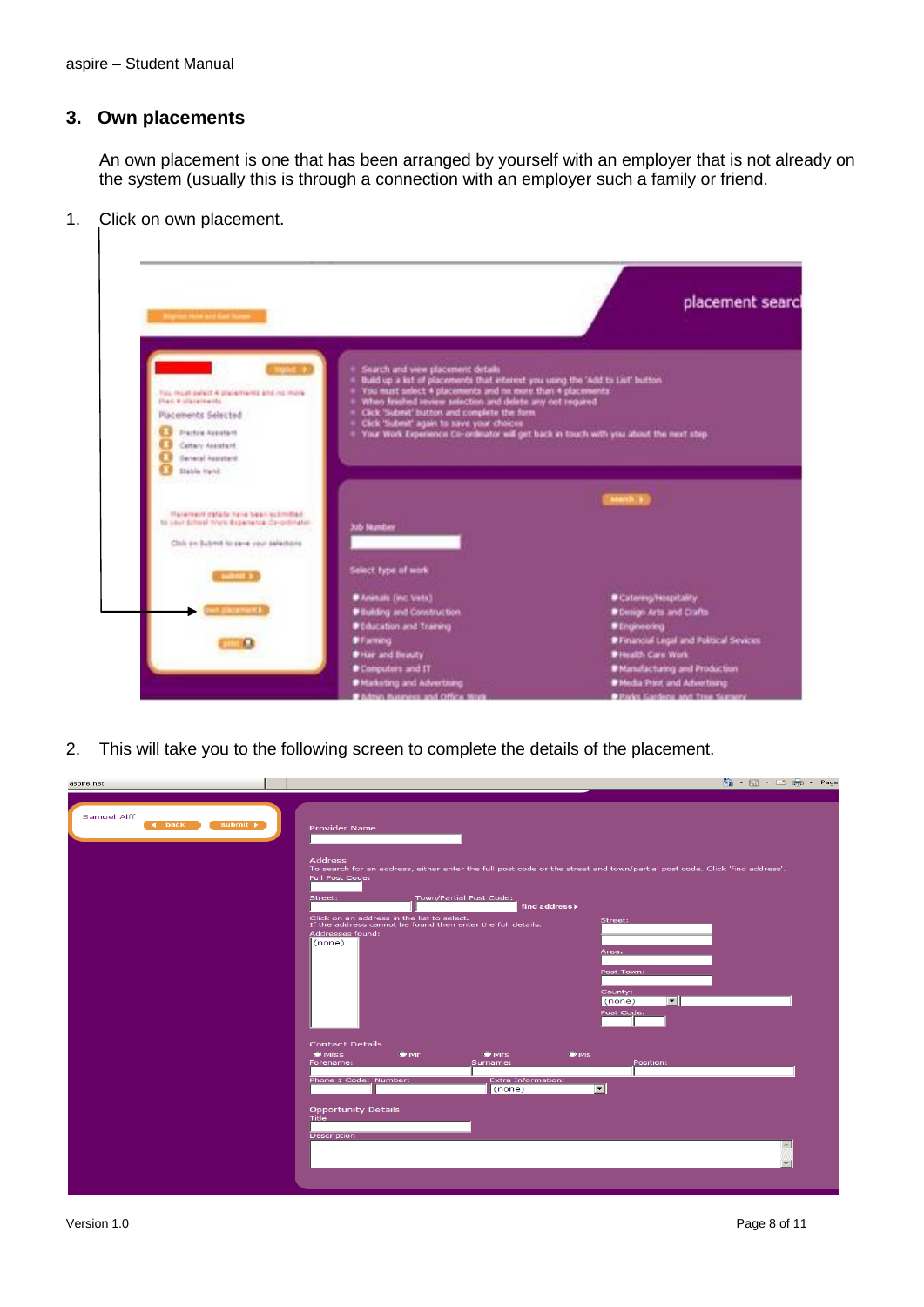3. Fill in all the details and then click on submit

| aspire.net                                                               |                                                                                                                                                                                                                                                                                                                                                                                                                                                                                                                                                         | △ • 5 • □ ● • Page • Safety • T                                   |
|--------------------------------------------------------------------------|---------------------------------------------------------------------------------------------------------------------------------------------------------------------------------------------------------------------------------------------------------------------------------------------------------------------------------------------------------------------------------------------------------------------------------------------------------------------------------------------------------------------------------------------------------|-------------------------------------------------------------------|
|                                                                          |                                                                                                                                                                                                                                                                                                                                                                                                                                                                                                                                                         |                                                                   |
| Samuel Alff<br>$\blacktriangleleft$ back<br>submit $\blacktriangleright$ | <b>Provider Name</b><br>Testing Ltd<br><b>Address</b><br>To search for an address, either enter the full post code or the street and town/partial post code. Click 'find address'.<br>Full Post Code:<br>Street:<br>Town/Partial Post Code:<br>find address ><br>Click on an address in the list to select.<br>Street:<br>If the address cannot be found then enter the full details.<br>1 Test Drive<br>Addresses found:<br>(none)<br>Area:<br>Post Town:<br>Test<br>select address><br>County:<br>East Sussex<br>Post Code:<br>NB <sub>1</sub><br>3DR |                                                                   |
|                                                                          | <b>Contact Details</b><br>$@$ Mr<br>Mrs<br>$M_{\rm NS}$<br><b>Miss</b><br>Forename:<br>Surname:<br>Position:<br>Tester<br>Terry<br>Phone 1 Code: Number:<br>Extra Information:<br>$\overline{\phantom{a}}$<br>111111<br>(none)<br>01234<br><b>Opportunity Details</b><br>Title<br>Office Assistant<br><b>Description</b><br>Learning about how a business operates which will include time spent within the following departments: Design,<br>finance, IT support and purchasing.                                                                       | Managing Director<br>$\blacktriangle$<br>$\overline{\phantom{a}}$ |

4. This will take you back to the main page, your own placement details will have been submitted to the school work experience co-ordinator. Click logout if you have finished to take you out of the system. If you want a record of your choices, click print (see below)

| Samuel Alff<br>logout                    | ♦ Search and view placement details                                              |                                                                                         |                                               |                           |                        |
|------------------------------------------|----------------------------------------------------------------------------------|-----------------------------------------------------------------------------------------|-----------------------------------------------|---------------------------|------------------------|
|                                          | ♦ Build up a list of placements that interest you using the 'Add to List' button |                                                                                         |                                               |                           |                        |
| You must select 4 placements and no more | ♦ You must select 4 placements and no more than 4 placements                     |                                                                                         |                                               |                           |                        |
| than 4 placements                        | ♦ When finished review selection and delete any not required                     |                                                                                         |                                               |                           |                        |
| <b>Placements Selected</b>               |                                                                                  | Click 'Submit' button and complete the form                                             |                                               |                           |                        |
| <b>Practice Assistant</b>                |                                                                                  | Click 'Submit' again to save your choices                                               |                                               |                           |                        |
| Cattery Assistant                        |                                                                                  | ♦ Your Work Experience Co-ordinator will get back in touch with you about the next step |                                               |                           |                        |
| General Assistant                        |                                                                                  |                                                                                         |                                               |                           |                        |
| Stable Hand                              |                                                                                  |                                                                                         |                                               |                           |                        |
| Click on Submit to save your selections  |                                                                                  |                                                                                         | search $\blacktriangleright$                  |                           |                        |
|                                          |                                                                                  |                                                                                         |                                               |                           |                        |
| submit $\blacktriangleright$             | Job Number                                                                       |                                                                                         |                                               |                           |                        |
|                                          |                                                                                  |                                                                                         |                                               |                           |                        |
| own placement                            | Select type of work                                                              |                                                                                         |                                               |                           |                        |
| print $\Box$                             | C Animals (inc Vets)                                                             |                                                                                         | Catering/Hospitality                          |                           |                        |
|                                          | <b>D</b> Building and Construction                                               |                                                                                         | <b>Design Arts and Crafts</b>                 |                           |                        |
|                                          | <b>Deducation and Training</b>                                                   |                                                                                         | <b>D</b> Engineering                          |                           |                        |
|                                          | $F = F$ Farming                                                                  |                                                                                         | <b>OFinancial Legal and Political Sevices</b> |                           |                        |
|                                          |                                                                                  |                                                                                         | Health Care Work                              |                           |                        |
|                                          | Hair and Beauty                                                                  |                                                                                         |                                               |                           |                        |
|                                          | Computers and IT                                                                 |                                                                                         | Manufacturing and Production                  |                           |                        |
|                                          | <b>Marketing and Advertising</b>                                                 |                                                                                         | <b>Media Print and Advertising</b>            |                           |                        |
|                                          | Admin Business and Office Work                                                   |                                                                                         | Parks Gardens and Tree Surgery                |                           |                        |
|                                          | Performing Arts                                                                  |                                                                                         | Science Mathamatics and Statistics            |                           |                        |
|                                          | Security and Armed Forces                                                        |                                                                                         | <b>O</b> Retail Sales and Customer Service    |                           |                        |
|                                          | Social Work and Counselling Services                                             |                                                                                         | Leisure Sports and Tourism                    |                           |                        |
|                                          | <b>O</b> Transport and Logistics                                                 |                                                                                         | Unknown                                       |                           |                        |
|                                          | Wehicle Trade                                                                    |                                                                                         |                                               |                           |                        |
|                                          | Geographical Area                                                                |                                                                                         |                                               |                           |                        |
|                                          | $\blacksquare$ Battle                                                            | Bexhill on Sea                                                                          |                                               | $\blacksquare$ Brighton   |                        |
|                                          | <b>Burgess Hill</b>                                                              | Cranbrook                                                                               |                                               | $\blacksquare$ Crawley    |                        |
|                                          |                                                                                  |                                                                                         |                                               | <b>Ext Ext C</b> Internet | $\sqrt{6x-1}$ $+100$ % |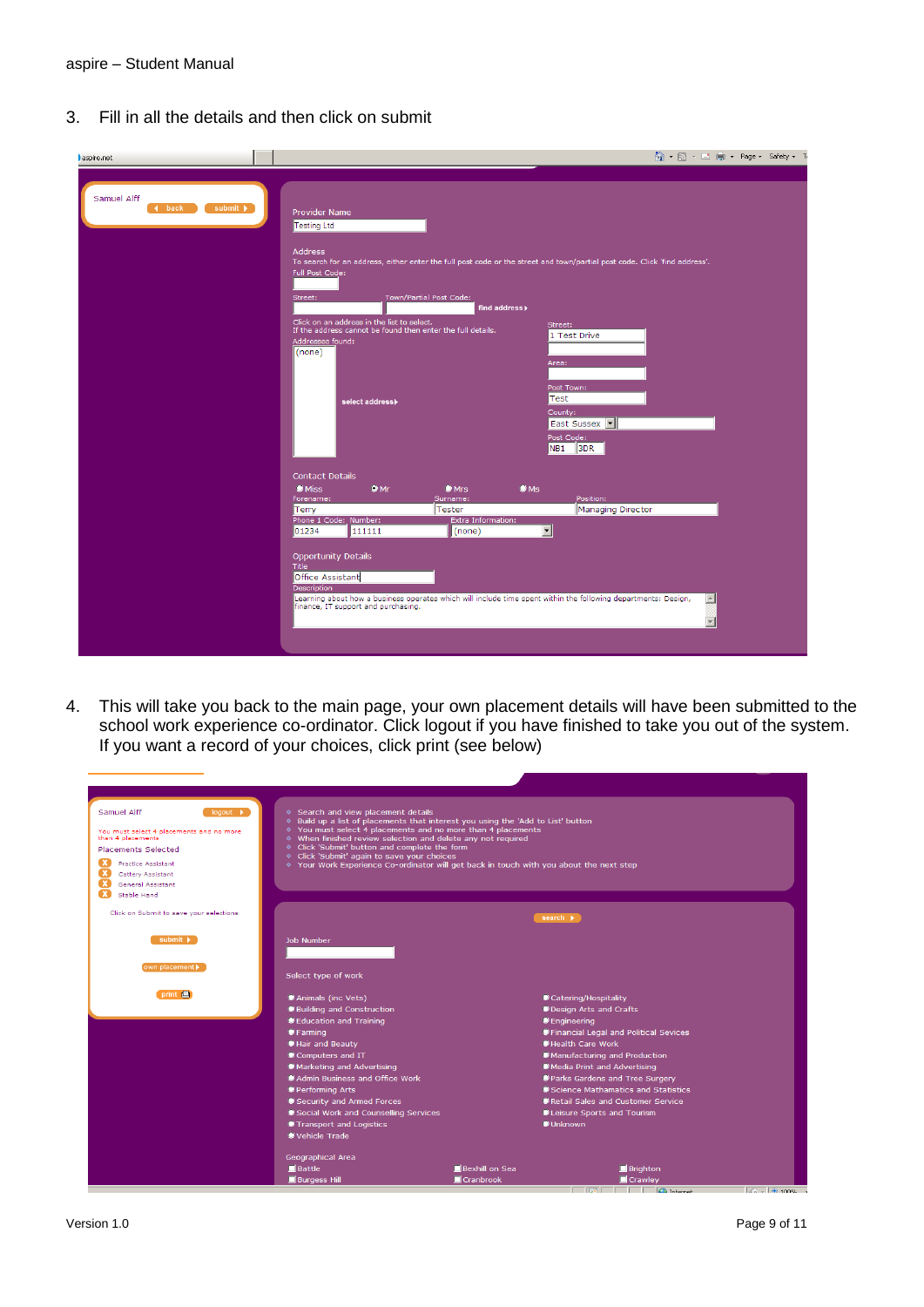aspire – Student Manual

### **4. Printing choice information**

- 1. If you want to print a record of your choices click on print
- 2. The following pop up screen will appear to ask how you want to export the information \*Export to word is the best option\* then click continue.

| File Edit View Favorites Tools Help       |  | $\Box$                                                                |
|-------------------------------------------|--|-----------------------------------------------------------------------|
|                                           |  | $\rho$ .                                                              |
| $\leftrightarrow$ Favorites $\frac{1}{2}$ |  |                                                                       |
| aspire.net                                |  | $\gg$<br>A → 同 → □ ■ → Page → Safety → Tools → ② →                    |
| Print / Export Report Template            |  | continue)                                                             |
| <b>Method</b>                             |  |                                                                       |
| O Print Report (PDF)                      |  |                                                                       |
| C Export To Word<br>C Export To Excel     |  |                                                                       |
|                                           |  |                                                                       |
|                                           |  | continue)                                                             |
| aspire                                    |  | Copyright @ 2002-2013 Aspire Business Solutions. All rights reserved. |
|                                           |  |                                                                       |
|                                           |  |                                                                       |
|                                           |  |                                                                       |
|                                           |  |                                                                       |
|                                           |  |                                                                       |
|                                           |  |                                                                       |
|                                           |  |                                                                       |
|                                           |  |                                                                       |

3. Click on open for the document to view or save to store on your computer.